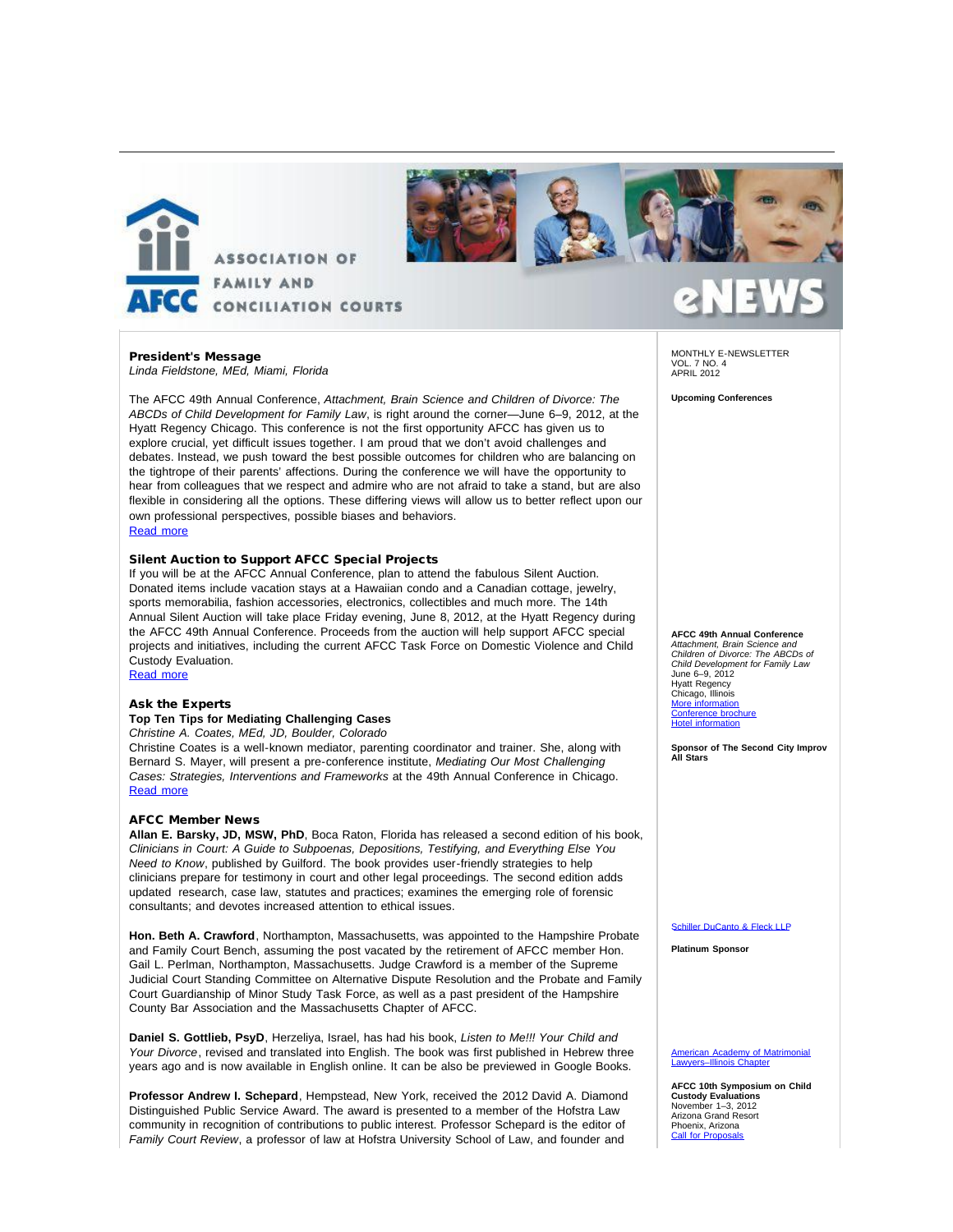director of the Center for Children, Families and the Law.

**OurFamilyWizard** is the 2012 About.com Reader's Choice Award Winner for Best Online Communication Tool for Co-Parents.

### Tenth Symposium on Child Custody Evaluations

If you order, perform or use child custody evaluations in your practice, mark November 1–3, 2012, on your calendar now. The AFCC 10th Symposium on Child Custody Evaluations will be held at the Arizona Grand Resort in Phoenix and will address the most current research and practice related to custody evaluations.

If you would like to present a 90-minute workshop, submit a proposal for consideration. AFCC will accept proposals through May 13, 2012. Proposals must be submitted using the online form. [Topic suggestions and submission guidelines](http://afcc.networkats.com/members_online/utilities/emailct.asp?e1c8167a9c14bf0954364f0e190ffb814ffe6683d1a0b4ee90bcb0176650eeecb8237cd0bb7cf0cd) [Submit a workshop proposal](http://afcc.networkats.com/members_online/utilities/emailct.asp?addd1cb183144c28a3754fad945a2c054c5a880ad1a0b4ee90bcb0176650eeecb8237cd0bb7cf0cd)

### AFCC Chapter News

If you will attend the AFCC 49th Annual Conference in Chicago, June 6–9, 2012, please check the bulletin board near the AFCC registration desk for chapter meeting announcements. Many chapters have informal meetings or social gatherings at the annual conference, and information will be posted there.

**Alberta, Canada** has filed its letter of intent to become a chapter. This marks the second Canadian province that will join AFCC as a chapter, sharing the mission, vision and values of AFCC at a local level. If you are a family law professional in Alberta and would like to be part of this exciting new group, please contact the co-chairs of the Alberta coordinating committee [Eileen Ailon](mailto:eailon@worldpsych.ca) or [Stephen Carter,](mailto:carter@chvb.ca) both of whom will be at the Chicago conference.

## Family Court Review Welcomes This Year's Managing Editor: Courtney Rodriguez

Hofstra law student Courtney Rodriguez was appointed *FCR* Managing Editor for Volume 51. She received her bachelor's degree in Crime, Law and Justice from Pennsylvania State University in 2008. She was selected to join Teach for America and in 2010 was recognized by the Reverend Al Sharpton and the National Action Network, being honored with the Woman of Excellence Award. Her student note, *Saving the Nation's Expendable Children: Amending State Education Laws to Encourage Keeping Students in School*, will appear in the July issue of *Family Court Review*, and is indicative of Courtney's continued commitment to helping children and bettering the public education system while studying at Hofstra Law.

### Academy of Professional Family Mediators

Family mediators have formed a new organization focusing entirely on the practice of family mediation as a profession: The Academy of Professional Family Mediators (APFM). The organization will hold its inaugural conference September 27–30, 2012 in Cape Cod, Massachusetts. [Read more](http://afcc.networkats.com/members_online/utilities/emailct.asp?3bfa5eff46e33fb2e62d6afe9e8e738b3f2ee485d1a0b4ee90bcb0176650eeecb8237cd0bb7cf0cd)

### Sixth World Congress on Family Law and Children's Rights **Second Round Call for Papers**

The World Congress invites proposals for papers to be presented at their conference, *Building Bridges—From Principle to Reality*, which will be held March 17–20, 2013, in Sydney, Australia. [More information](http://afcc.networkats.com/members_online/utilities/emailct.asp?99df60a79a06b73c43d514f1366bd1bc484ae475d1a0b4ee90bcb0176650eeecb8237cd0bb7cf0cd)

### Family Law in the News

**Postpartum Depression Tied to Domestic Violence**

*By Kerry Grens, Courtesy of Reuters*

Mothers with postpartum depression are more likely to be in a violent relationship than moms without depression, and new mothers in abusive relationships are more likely to suffer postpartum depression, according to a new survey of women with infants.

# [Read more](http://afcc.networkats.com/members_online/utilities/emailct.asp?13e603746eeb94b64e745e7649fb5aefcb3b4db9d1a0b4ee90bcb0176650eeecb8237cd0bb7cf0cd)

# **How to Prevent Litigation in Divorce Disputes**

*By Robert Hughes, Jr., Courtesy of the Huffington Post*

Almost everyone involved in divorce becomes frustrated by the legal process. Both mothers and fathers feel like the system works against them. In recent years, there has been accumulating evidence that mediation can prevent many of the legal hassles faced by parents and prevent harmful court fights over custody and visitation. A report by Marsha Pruett and colleagues indicates that a combination of mediation, parent education and support services can be especially helpful in reducing litigation among divorcing couples. [Read more](http://afcc.networkats.com/members_online/utilities/emailct.asp?dd5f8d169e135f12de49960be3f3e5ea815b15c3d1a0b4ee90bcb0176650eeecb8237cd0bb7cf0cd)

### Membership Notice of AFCC Board Nominations

The AFCC Nominating Committee will nominate members to serve on the Board of Directors at the Annual Conference on June 9, 2012.

[Submit proposal](http://afcc.networkats.com/members_online/utilities/emailct.asp?addd1cb183144c28a3754fad945a2c054c5a880ad1a0b4ee90bcb0176650eeecb8237cd0bb7cf0cd)

#### **AFCC 50th Anniversary Conference**

May 29–June 1, 2013 JW Marriott Los Angeles L.A. Live Los Angeles, California

#### **AFCC 51st Annual Conference** May 28–May 31, 2014

The Westin Harbour Castle Toronto, Ontario, Canada

## **AFCC Chapter Conferences**

**Missouri Chapter Conference** *The Child's Voice in Child Custody Litigation: The Who, What, When, Where and Why* April 19–20, 2012 Sheraton St. Louis City Center Sheraton St. Louis<br>St. Louis, Missouri [More information](http://afcc.networkats.com/members_online/utilities/emailct.asp?353beb2c03e3d186891f19adf96651a56949f989d1a0b4ee90bcb0176650eeecb8237cd0bb7cf0cd)

# **Massachusetts Chapter Conference** *The Search for Truth: Memory,*

*Distortion and Deception in Family Law Cases* May 4, 2012 Regis College Weston, Massachusetts [More information](http://afcc.networkats.com/members_online/utilities/emailct.asp?b005676a539e58379001c3bae5d7911a0bfcab0bd1a0b4ee90bcb0176650eeecb8237cd0bb7cf0cd)

### **Minnesota Chapter Annual**

**Conference** August 2, 2012 University of Minnesota Continuing Education and Conference **Center** Saint Paul, Minnesota

### **Ask the Experts**

Do you have a question that you would like answered by an AFCC expert? Let us know and your question could be answered in the next *AFCC eNEWS*. [Email your question](mailto:editor@afccnet.org)

**Join AFCC**

Are you a member?<br><u>[Join](http://afcc.networkats.com/members_online/utilities/emailct.asp?6d9b9a8ceea2f622ef2c3bb438002a8564a070f0d1a0b4ee90bcb0176650eeecb8237cd0bb7cf0cd) </u>or <u>[Renew](http://afcc.networkats.com/members_online/utilities/emailct.asp?7e9a0c1cea1e67b53671cc639f6436fd4d99a533d1a0b4ee90bcb0176650eeecb8237cd0bb7cf0cd)</u>

AFCC offers member benefits that promote excellence in practice. [View member benefits](http://afcc.networkats.com/members_online/utilities/emailct.asp?f47b9980ee766a8e761cfc9e7b6d66a965384a8ad1a0b4ee90bcb0176650eeecb8237cd0bb7cf0cd)

### **About AFCC eNEWS**

Readers are welcome to forward this e-newsletter to interested colleagues. All opinions expressed are those of the author and do not necessarily reflect those of AFCC.

**Earn AFCC Dollars** Each time a colleague joins AFCC as a first-time member and names you as the source on the membership application, you earn ten AFCC dollars to spend on conference registrations, membership renewals and publications. For more information, please contact afcc at<br><u>[afcc@afccnet.org](mailto:afcc@afccnet.org)</u> or (608) 664-3750.

**Editor:** Leslye Hunter<br><u>[editor@afccnet.org](mailto:editor@afccnet.org)</u>

### [Like on Facebook](http://afcc.networkats.com/members_online/utilities/emailct.asp?581ef1263e5a19df38a3748d780046c9560551edd1a0b4ee90bcb0176650eeecb8237cd0bb7cf0cd)

**[Follow on Twitter](http://afcc.networkats.com/members_online/utilities/emailct.asp?76331efc8d3e0215270265ee1544346c732bc175d1a0b4ee90bcb0176650eeecb8237cd0bb7cf0cd)** 

Unsubscribe

[Connect on LinkedIn](http://afcc.networkats.com/members_online/utilities/emailct.asp?721ed460057bd64c7cfdf03412bbab3da2e24b70d1a0b4ee90bcb0176650eeecb8237cd0bb7cf0cd)

Read about the nominees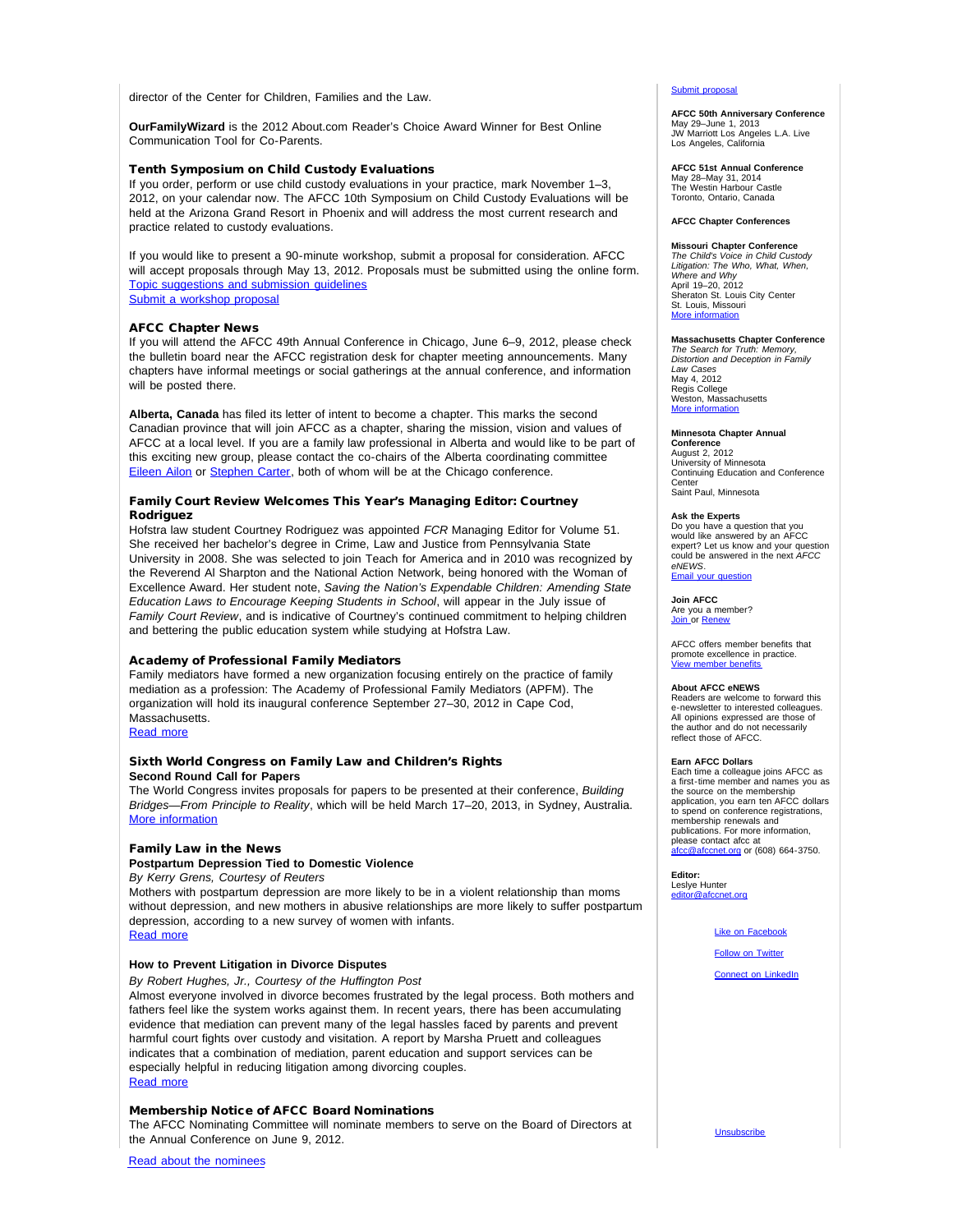

# Membership Notice of AFCC Board Nominations

At the AFCC membership meeting on June 9, 2012, the following individuals will be nominated to serve on the Board of Directors for a three-year term beginning July 1, 2012 and concluding June 30, 2015:

Andrea Clark, MSW Larry Fong, PhD Hon. R. John Harper Matthew Sullivan, PhD Larry Swall, JD Nancy Ver Steegh JD, MSW

The Board of Directors Executive Committee is elected by the Board of Directors. For informational purposes, the following individuals have been nominated for positions on the Executive Committee:

President: Arnold Shienvold, PhD President Elect: Nancy Ver Steegh, JD, MSW Vice President: Magistrate Richard Altman Secretary: Hon. Peter Boshier Treasurer: Annette Burns, JD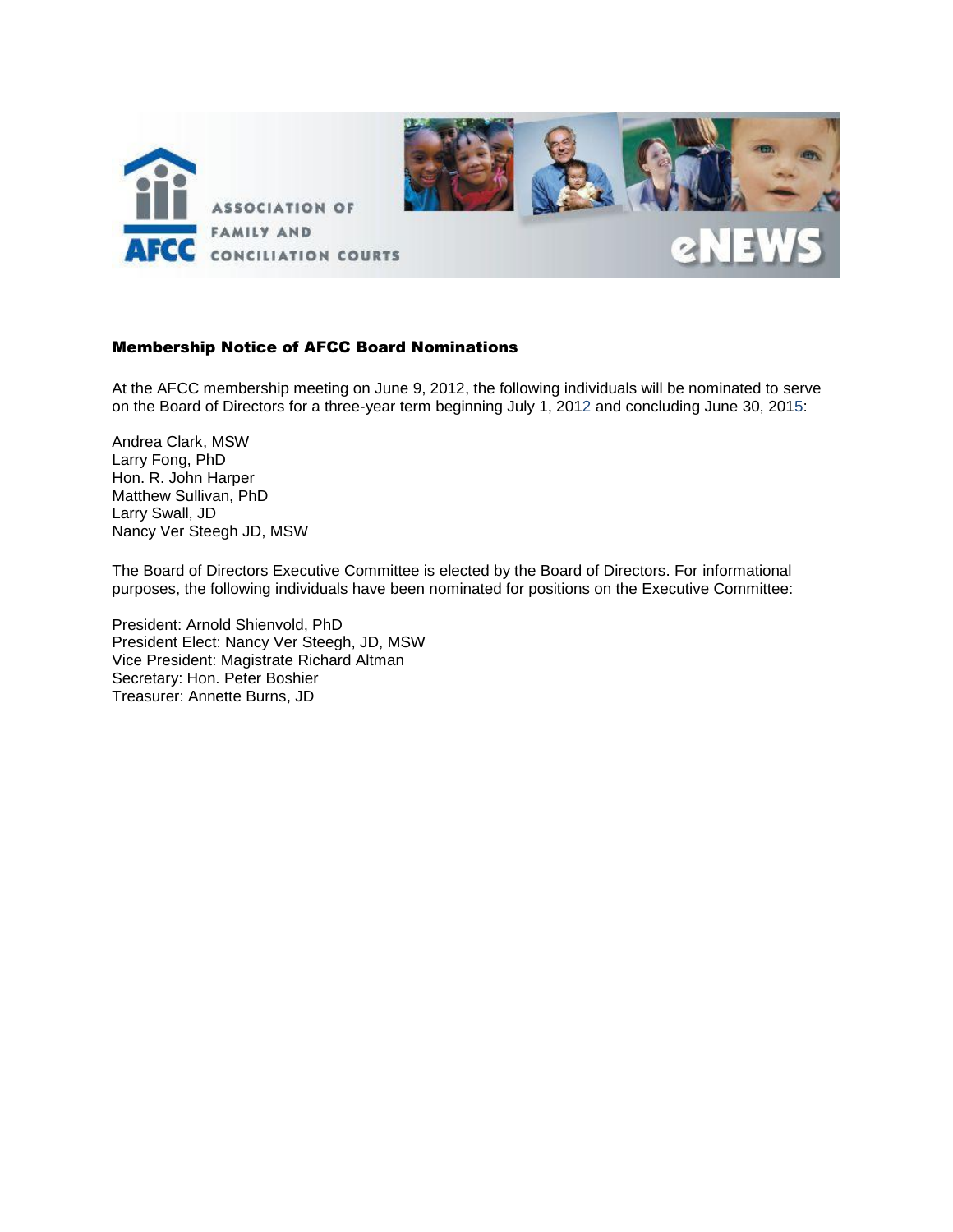

# Ten Tips for Our Most Challenging Family Mediation Cases

*By Christine A. Coates, MEd, JD, Boulder, Colorado*

Challenging cases come in many varieties. A case may be difficult because of the complexity of the issues, the personalities of the parties, or the extremity or dysfunction of the situations. What is challenging for one mediator may be a stroll down the Seine for another. These tips are aimed at circumstances and cases that the individual mediator experiences as the most challenging and are offered as suggestions that can be used to help us prepare for all tough family mediation situations.

# **1. Be a reflective practitioner**

Prepare in advance, but don't pre-judge the case from pre-mediation statements, evaluations or other documents that the attorneys or parties submit to you. Remain curious and open to learning new information in the session. Cases that come with warnings that settlement will not occur are often the ones that resolve the most elegantly in mediation. Learn from your mistakes. Debrief with a colleague or yourself after the session to see what worked, what could have been done differently and what you could do next time in a similar situation to be more effective. Our most powerful learning comes from our mistakes, so embrace error as a masterful guru. Know which cases and situations are your most challenging, be prepared, mindful and present during and introspective after the session to build your capacity for artful mediation.

# **2. Schedule enough time**

In court-ordered mediation, attorneys and parties often pessimistically schedule the minimum amount of time in order to comply with the court order. Tough cases take a lot of time to work through. The dynamics are often entrenched; basic facts of the case are unknown or in dispute; and prior negotiations between parties and/or attorneys may have bred hard feelings. In mediation, it is axiomatic that slower is faster. Go as slow as the slowest person in the room, for example, when working with financial issues, so that each party clearly understands what is happening. Take the time necessary to put ideas, facts and proposals on the white board, flip chart or projection screen. Engage the parties in all discussions, which is especially important when attorneys are doing most of the talking. The mediator must take the time necessary to allow creative problem-solving to emerge from the chaos that enters the mediation room.

# **3. Use your intuition**

A mediator brings the whole package of self to the conflict: a brain, body, spirit, background, training, education, skills, biases (yes, we all have them), ethics and intuition. The best work in challenging cases occurs when the mediator is prepared, open, curious and in-tune with his or her own perceptions, intuition and internal nudgings. Strategy and technique can only transport the mediator so far; the art of mediation relies on accessing the entire self in the quest to reach the destination of peace.

# **4. Remember to breathe and to help your parties breathe, too**

I received this tip from my pal, Bernie Mayer, and it has served me well many times. Sometimes I just sit quietly and breathe, distinctly and somewhat loudly. This can remind the other people around the table to also take a few deep breaths. Sometimes I actually ask folks to sit quietly and breathe while I breathe loudly, in and out, to establish the rhythm. Focusing on our breath allows mindfulness and calm to enter the situation. Quiet time in mediation is like the white space on a magazine page that allows the message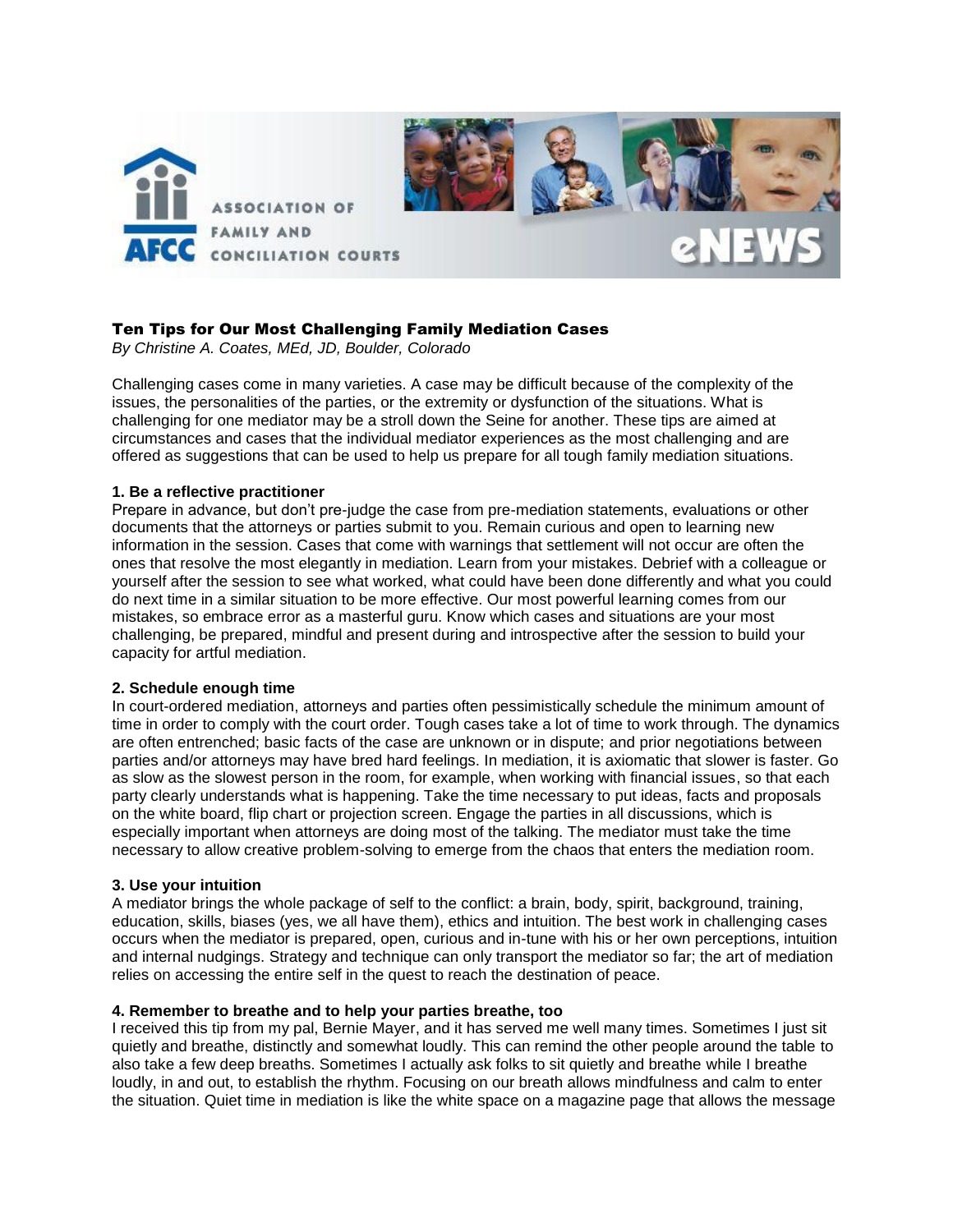and art of the article to be seen and understood. When you don't know what to say, be quiet and listen to your inner guidance.

# **5. Take breaks as needed (and even more often than folks ask for)**

The field of neuroscience suggests that people who are making decisions need "vacations" from the issue to allow their brains to make complex decisions. Locking folks in a room until they are worn out and will agree to anything is abusive and does not result in sound and lasting decision making. When people are tired, schedule another session. The mediator, too, needs more than just minimal comfort breaks to be at his or her best. Allow yourself to be alone and present and mindful for even a minute during a session. Don't rush back to the room. A brief rest allows your creativity to bloom.

# **6. Ask lots of questions and listen to the answers!!**

I heard the late, great John Haynes say that a perfect mediation for him would be one in which the mediator only asked questions and made no declarative statements. Asking thoughtful questions is much more helpful than telling clients something you know and that you think they need to hear. Coupled with listening, the basic communication tool of reframing allows the parties' needs and interests to see the light of day. The mediator can then use a previously unexpressed or even unrealized need as a basis for generating creative options that everyone may have been missed in the dark maelstrom of emotions, conflict and failed expectations.

# **7. Name distrust when you see it**

Let the parties know that not trusting their soon-to-be ex-spouse is normal. The mediator can help the clients come up with objective and realistic plans that allow trust to develop over time. Focus the parents on the child's experience of the situation whenever possible. The mediator can remind clients that each person's actions are more important than imputed and suspected motives of the other. Actions truly do speak louder than words—BUT we also remind our clients that words certainly can hurt them and their children. Gently modeling and teaching respectful communication skills helps the clients in our most challenging cases rise above pettiness and disrespect out of love for their children. Hold the hope for the family by remaining optimistic with parents that things can get better for the family.

# **8. Understand the dynamics of high conflict families**

Some of our most challenging cases are with difficult people engaged in long-term and intractable conflict. Understanding when to use techniques geared toward "high conflict families" in which one or both parents may have personality disorders is needed. For example, often a difficult client cannot see the point of view of the other party or understand the needs of the children because s/he has no ability to be empathetic. In caucus the mediator can compassionately reframe the issue in terms of ways in which the client can get his or her own needs met. Keeping the needs of the children and the other parent in mind, the mediator uses "enlightened self interest" to allow the difficult client who does not have empathy for others (it's all about me, me, me!) to make decisions in his/her self interest that also benefit the children and other parent.

# **9. Be a life-long learner**

This brave new world of instant communication and online access to information offers mediators magnificent opportunities to become more artful practitioners. For example, I am currently fascinated with neuroscience and the information about decision making, motivation, and the difficulty of making choices, which is available. Other ways of learning include participating in mediation consultation groups and by attending seminars and conferences (such as the thoughtful, challenging and inspiring ones that AFCC offers). Through listening and discussion, we glean ideas from each other and from the most innovative practitioners and researchers among us. We can then apply this new information to our most challenging cases. Remain open to learning about new techniques, styles of mediation and hybrid processes to use in our tough cases. Immerse yourself in learning about something that intrigues you, whether it is, for example, spirituality, brain science, cultural differences, or how earthworms move through the dirt. Metaphors, techniques, strategies and insights will spring forth to enlighten you and improve your practice.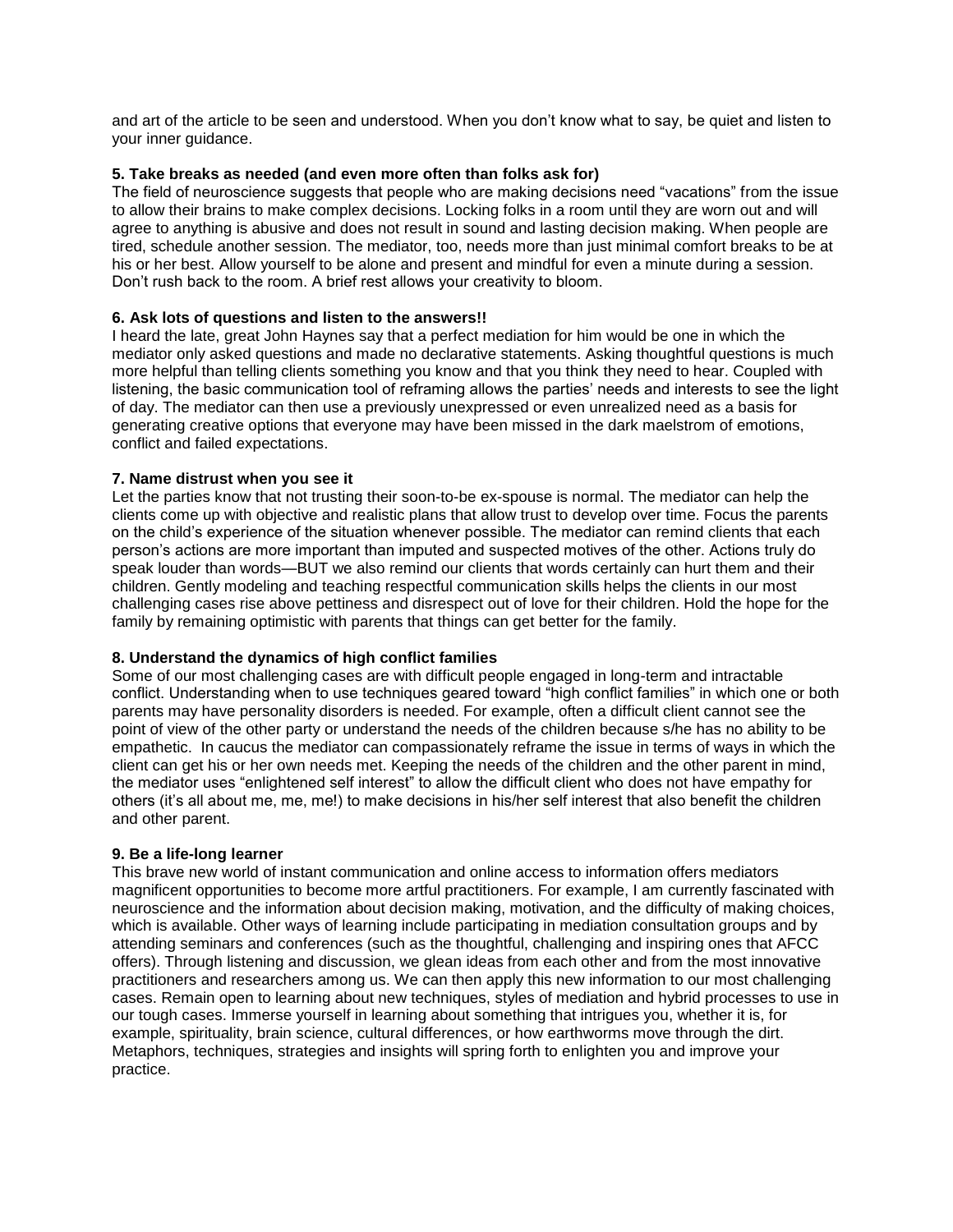# **10. Remember that the parties are responsible for the decisions—not the mediator**

Not all cases settle. Not all cases should settle. If you have done your best and the parties decide not to resolve the issues, their decision does not mean that you have failed. Cling to the belief that selfdetermination is the hallmark of mediation. Trust yourself and the process. The committed and inspired mediator and the tried and true mediation process are a powerful team!

These are my top ten tips for my most challenging cases. I'd love to hear yours: [coatesc@aol.com.](mailto:coatesc@aol.com)

# *Christine A. Coates, MEd, JD*

*Christie Coates, an experienced family law attorney, now emphasizes ADR and has been a mediator in private practice since 1984. Her professional passion is helping families reduce conflict; her private passion is helping people find their spirit and joy through music. Christie is a popular national speaker, trainer, teacher, author and consultant in conflict resolution, high-conflict families, parenting coordination, hybrid processes, professionalism, ethics, and family law. A former president of AFCC, she is active in many organizations and has been honored for her work as a mediator, lawyer and child advocate, including receiving Colorado's Mediator of the Year Award, the AFCC John Van Duzer Distinguished Service Award, and the Association for Conflict Resolution John Haynes Distinguished Mediator Award. She has co-authored two books,* Working with High Conflict Families of Divorce *(Jason Aronson, 2001) and* Learning from Divorce *(Jossey-Bass, 2003).*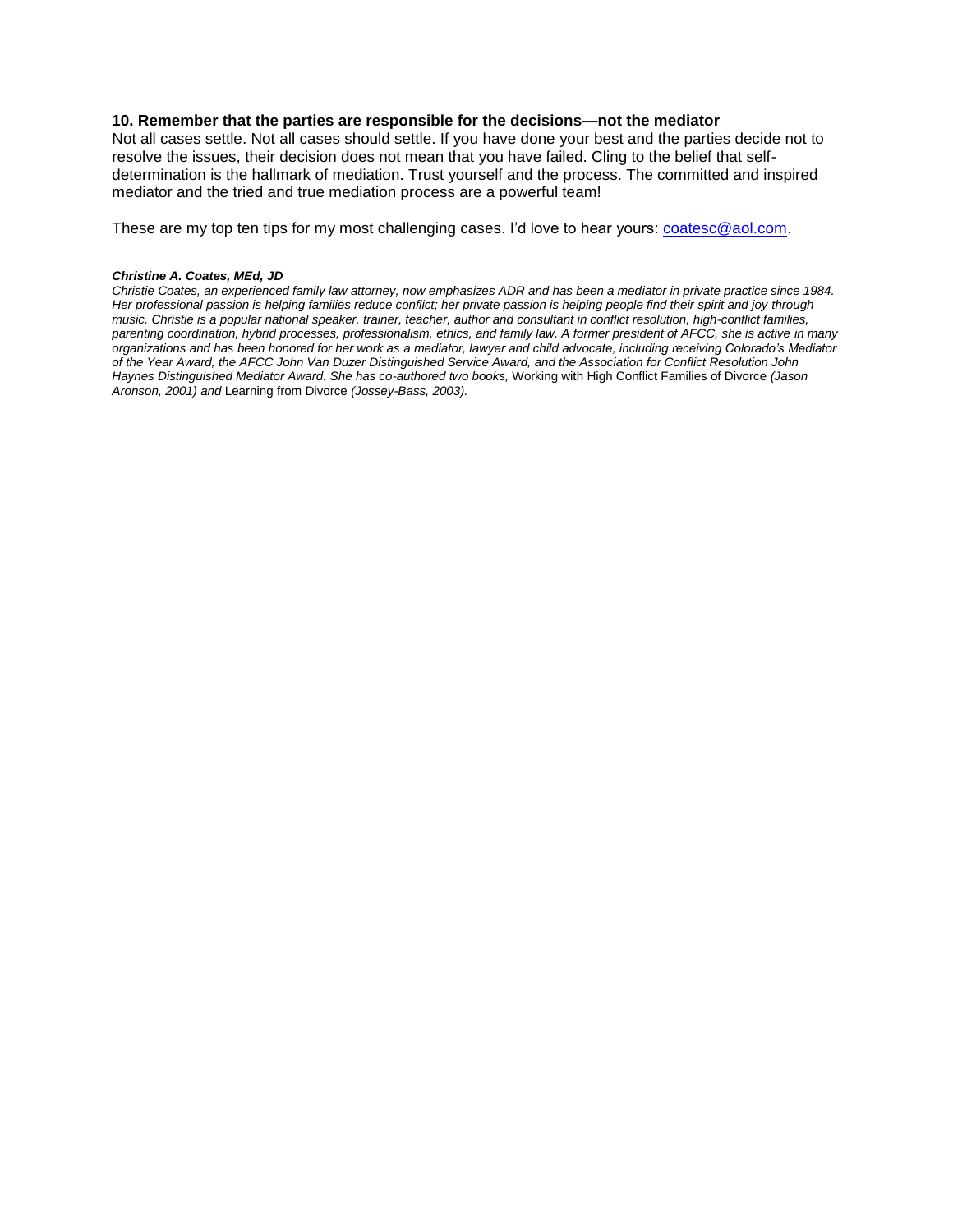

# Silent Auction to Support AFCC Special Projects

If you will be at the AFCC Annual Conference, plan to attend the fabulous Silent Auction. Donated items include vacation stays at a Hawaiian condo and a Canadian cottage, jewelry, sports memorabilia, fashion accessories, electronics, collectibles and much more. The 14th Annual Silent Auction will take place Friday evening, June 8, 2012, at the Hyatt Regency during the AFCC 49th Annual Conference. Proceeds from the auction will help support AFCC special projects and initiatives, including the current AFCC Task Force on Domestic Violence and Child Custody Evaluation.

The findings of previous task forces, as well as reports from AFCC collaborations, can be accessed in the [Center for Excellence in Family Court Practice](http://www.afccnet.org/ResourceCenter/CenterforExcellenceinFamilyCourtPractice.aspx) on the [AFCC website.](http://www.afccnet.org/) CEFCP is home to interdisciplinary initiatives including practice guidelines and model standards, consulting and inter-organizational collaborations that address research, practice and policy related to family courts, family law and dispute resolution.

Your donation to the silent auction helps these meaningful projects and initiatives continue. If you are attending the AFCC Annual Conference in Chicago and would like to support CEFCP projects and initiatives, donate an item to the silent auction. It's easy! Complete the [donation form,](file://afccsbs01.afcc.local/common/AFCC%20CONFERENCES/2012%2006%20Chicago/Auction/silent%20auction%20form%20chicago.pdf) or use the form as a guide, and email the information to Erin Sommerfeld at [esommerfeld@afccnet.org](mailto:esommerfeld@afccnet.org) by May 4, 2012. Completing the form by this date will ensure that your item is listed in the auction catalog. Then bring your donated item to the AFCC registration desk by the end of the day Thursday, June 7, 2012. All auction contributors will be recognized at the AFCC 49th Annual Conference and in the *AFCC eNews*.

*Donations are tax deductible for US donors.*